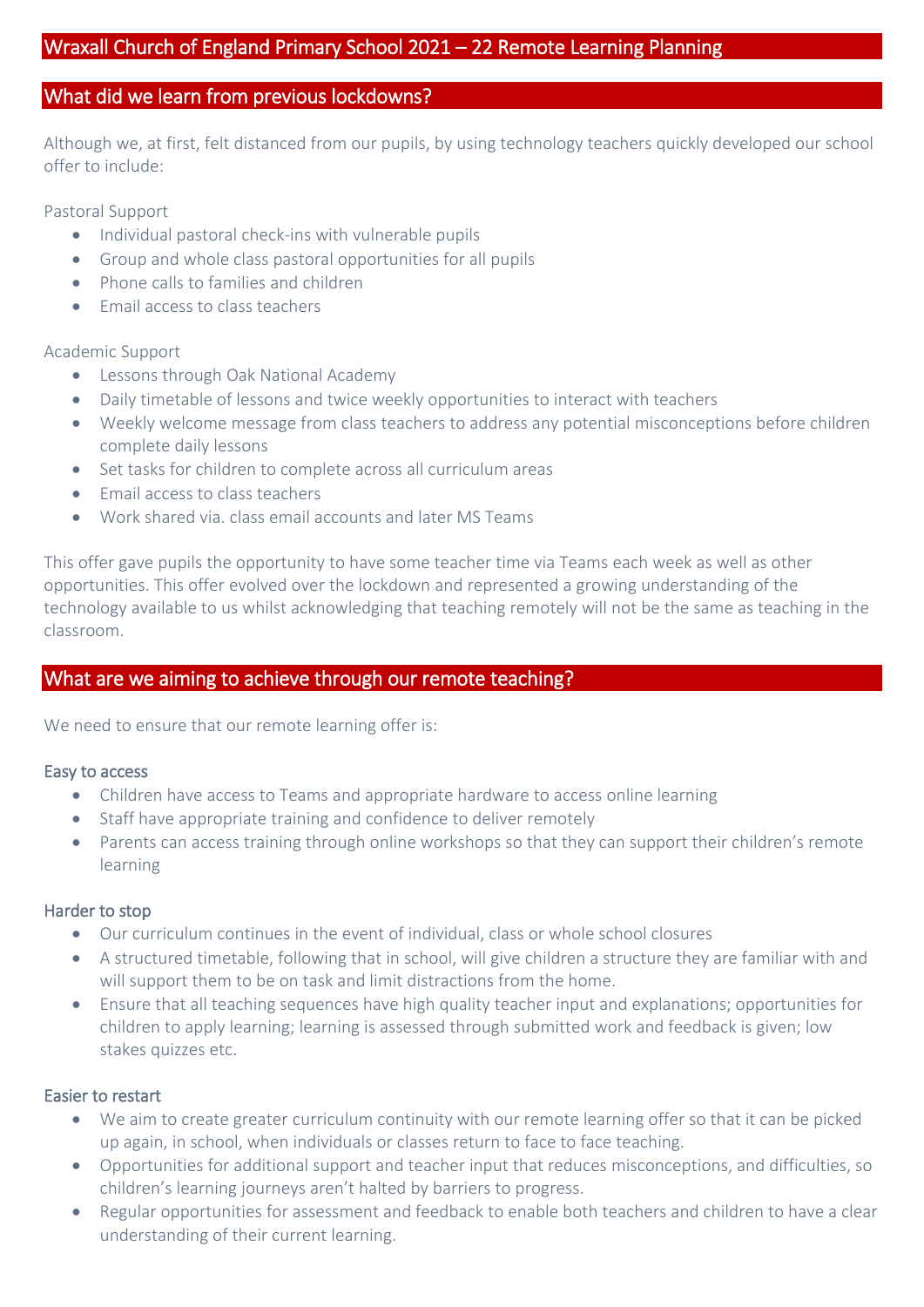## What are the tools available to us for achieving this?

We have rapidly developed our understanding and use of Teams to deliver teaching and pastoral support for our pupils and their families. All children have Microsoft accounts and access to an online reading scheme. Families are supported to access these. To enable families and children to become familiar and maintain their use of Teams, whilst school is open, we will use it for the following:

- Individual reading books will be given to each child through Bug Club (alongside their hard copy reading books)
- Teachers will review pupil's engagement on Bug Club
- Home learning tasks (Times Tables Rock Stars, Maths Ninjas and Spelling Buzz) are on the website and homework will be put on Teams and work accepted back via assignments – including the use of quizzes.
- Parents' evenings will be completed via Teams.

We need to ensure that, in the event of children needing to self-isolate, they have access to IT equipment to access daily lessons.

Staff who taught remotely in previous school lockdowns are skilled and confident in its use.

## How will our remote learning be structured?

Remote learning will be loaded onto year group Teams pages at the start of each week. Worksheets will be put in a folder on teams. Weekly assignments for each subject will be set up to allow children to submit work. This will allow families to access learning if/ when they need it.

## Provision for Individual Children who are isolating

| Pastoral                           |                                     |                                   |  |  |
|------------------------------------|-------------------------------------|-----------------------------------|--|--|
| What support will school provide?  | What will school staff do?          | What do families need to do?      |  |  |
| Access to teacher via class email. | Check class email address           | Email teacher if needed.          |  |  |
| Weekly phone call to vulnerable    | Class teacher to make phone calls   | Answer call                       |  |  |
| families                           |                                     |                                   |  |  |
| Children with SEND support:        | An LSA to make phone calls          | Answer call                       |  |  |
| phone call from an LSA             |                                     |                                   |  |  |
| Academic                           |                                     |                                   |  |  |
| Reception:                         | Lessons posted onto Year group      | Families support children to      |  |  |
| Autumn Term: daily phonics         | Teams.                              | complete work and submit          |  |  |
| lessons and maths lessons set via  |                                     | finished tasks via Assignments on |  |  |
| Teams by class teacher.            | Assignments set weekly for          | Teams.                            |  |  |
|                                    | English, maths and foundation       |                                   |  |  |
| Spring term onwards: English       | subject so that children can submit |                                   |  |  |
| (Oak) shared in addition to this.  | work.                               |                                   |  |  |
|                                    |                                     |                                   |  |  |
| $Y1 - 6:$                          | Remote learning table with lessons  |                                   |  |  |
| Teacher set daily English (Oak)    | posted onto Year group Teams.       | Families support children to      |  |  |
| and maths (White Rose) lesson on   | This will be signposted in absence  | complete work and submit          |  |  |
| Teams.                             | email.                              | finished tasks via Assignments on |  |  |
| Foundation subjects set (history,  |                                     | Teams.                            |  |  |
| geography) shared as appropriate.  | Assignments set weekly for          |                                   |  |  |
|                                    | English, maths and foundation       |                                   |  |  |
|                                    | subject so that children can submit |                                   |  |  |
|                                    | work.                               |                                   |  |  |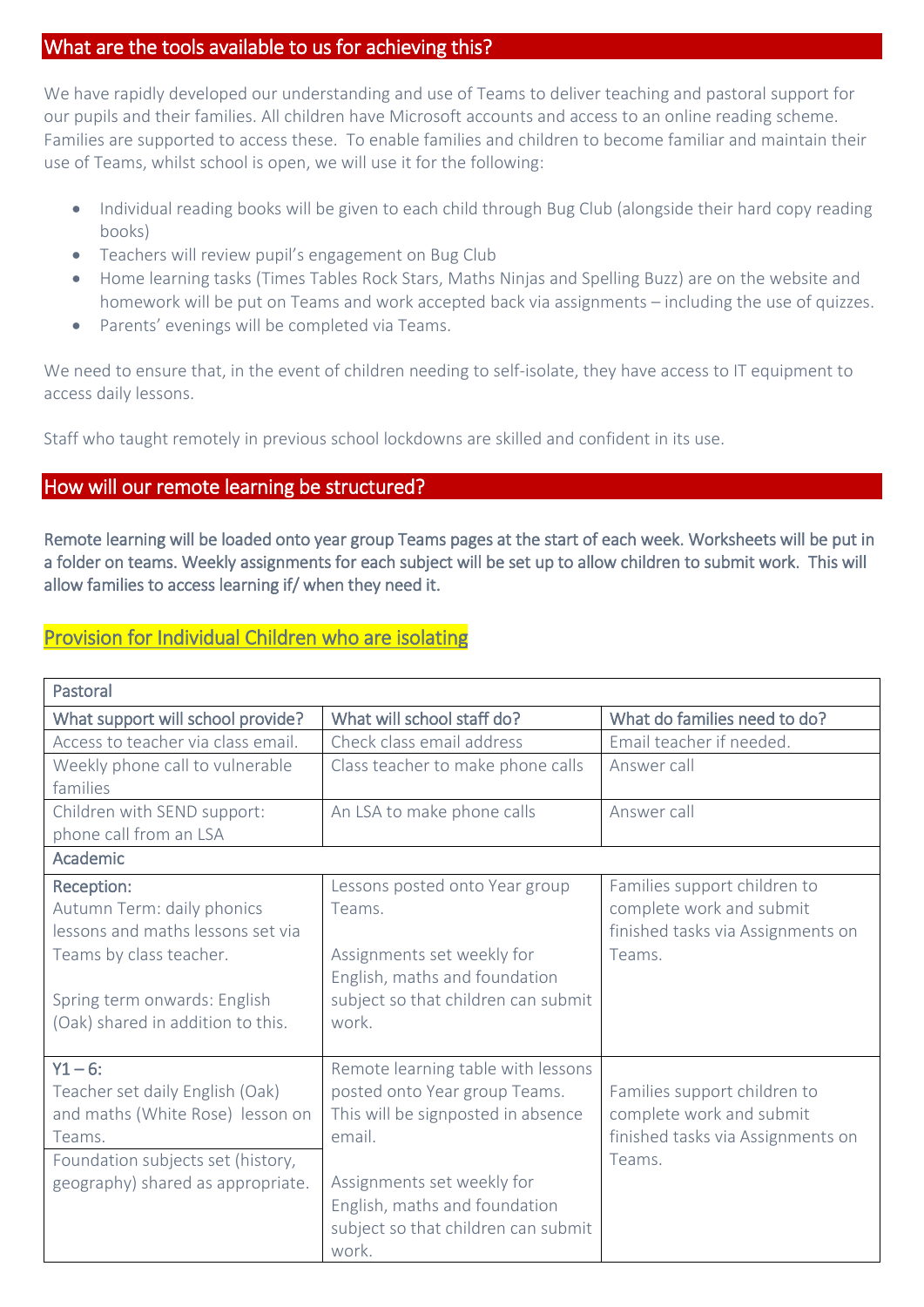# Anticipated provision: Whole class or school closure:

It is likely that an LSA will support teacher with remote learning sessions.

| Pastoral                                                                                                 |                                                                                                                                  |                                          |  |  |
|----------------------------------------------------------------------------------------------------------|----------------------------------------------------------------------------------------------------------------------------------|------------------------------------------|--|--|
| What support will school provide?                                                                        | What do school staff need to do?                                                                                                 | What do families need to<br>do?          |  |  |
| Weekly small group check-ins with<br>teachers via Teams (all year<br>groups)                             | Teacher to allocate pupils into small<br>groups and set up weekly check in<br>meetings (groups and times decided by<br>teachers) | Support children to attend<br>session.   |  |  |
| Daily whole class chats with class<br>teacher via Teams (all year groups)                                | Teacher to set class chat time and invite<br>pupils to attend via Teams.                                                         | Support children to attend.              |  |  |
| SEND Pupils: daily check in with<br>member of staff                                                      | LSAs to set up meeting on Teams for<br>pupils and invite them to attend.                                                         | Support children to attend.              |  |  |
| Vulnerable families/ children:<br>weekly check-in with Class teacher                                     | Class teacher to phone on a weekly basis<br>and record response.                                                                 | Answer phone.                            |  |  |
| Small group and/or individual<br>sessions with Class teacher for<br>vulnerable pupils via Teams          | Class teacher to set up meetings on<br>Teams and invite pupils to attend.                                                        | Support children to attend.              |  |  |
| Academic (expectation that all children will attend these lessons)                                       |                                                                                                                                  |                                          |  |  |
| <b>Foundation Stage:</b><br>Daily recorded phonics lessons.                                              | Teacher to share daily lesson links on<br>daily timetable on Teams.                                                              | Support children to access<br>learning.  |  |  |
| Daily recorded lessons via Teams<br>for English                                                          | Teacher to share link.                                                                                                           |                                          |  |  |
| Foundation subject lessons                                                                               | Class teacher to share daily lesson links                                                                                        |                                          |  |  |
| delivered through Oak.                                                                                   | on daily timetable on Teams.                                                                                                     |                                          |  |  |
| 1 x story session with teacher                                                                           | Class teacher to invite class to attend<br>Storytime session via Team meeting.                                                   |                                          |  |  |
| Year $1-6$ :<br>Daily Welcome each morning to<br>share daily timetable.                                  | Class teacher to invite class to attend<br>daily welcome via Team meeting.                                                       | Support children to access<br>learning.  |  |  |
| Daily pre-recorded lessons via<br>Teams for English and maths                                            | Teacher to share link if pre-recorded.                                                                                           |                                          |  |  |
| Year 1 and 2 only: daily recorded<br>phonics lessons.                                                    | Class teacher to share lesson links on<br>daily timetable.                                                                       |                                          |  |  |
| Regular story session with teacher.                                                                      | Class teacher to invite class to attend<br>story time session via Teams meeting.                                                 |                                          |  |  |
| Foundation subject lessons<br>delivered through Oak.                                                     | Class teachers to share lesson links on<br>daily timetable.                                                                      |                                          |  |  |
| SEND Pupils: 1:1 daily short<br>sessions of about 15 minutes with<br>LSAs and individual learning packs. | LSAs to invite pupils to attend sessions<br>via meeting on Teams.                                                                | Parent/ carer present during<br>session. |  |  |